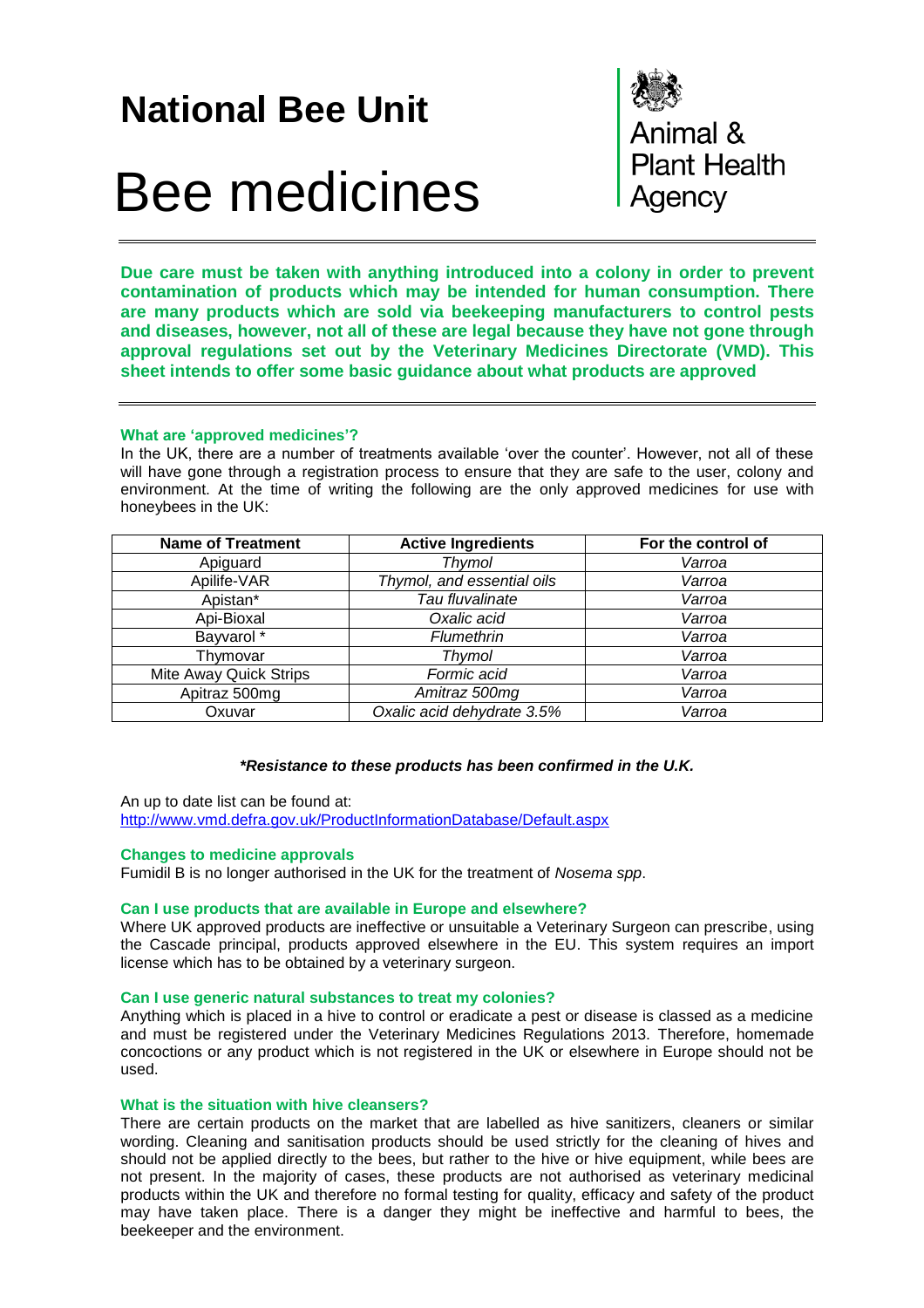#### **What records should I keep?**

Current legislation requires that you keep a record of the purchase, use and disposal of any honeybee medicines. Attached to this FAQ is a record sheet, which meets all record keeping requirements, laid down in Veterinary Medicines Legislation. You may however wish to incorporate it into your apiary records so make sure you record all the listed mandatory requirements. Records should be kept them for at least five years.

This form is also available as a pdf at [www.nationalbeeunit.com](http://www.nationalbeeunit.com/)

**No mention of a treatment should be taken as an endorsement of efficacy, safety or a recommendation to treat.**

**Do not use homemade concoctions.**

National Bee Unit APHA, National Agri-Food Innovation Campus Sand Hutton, York. YO41 1LZ Telephone 03003030094 email [nbuoffice@apha.gsi.gov.uk](mailto:nbuoffice@apha.gsi.gov.uk) NBU Web site: [www.nationalbeeunit.com](http://www.nationalbeeunit.com/) March 2017 ©Crown copyright. This sheet, excluding the logo, may be reproduced free of charge providing that it is